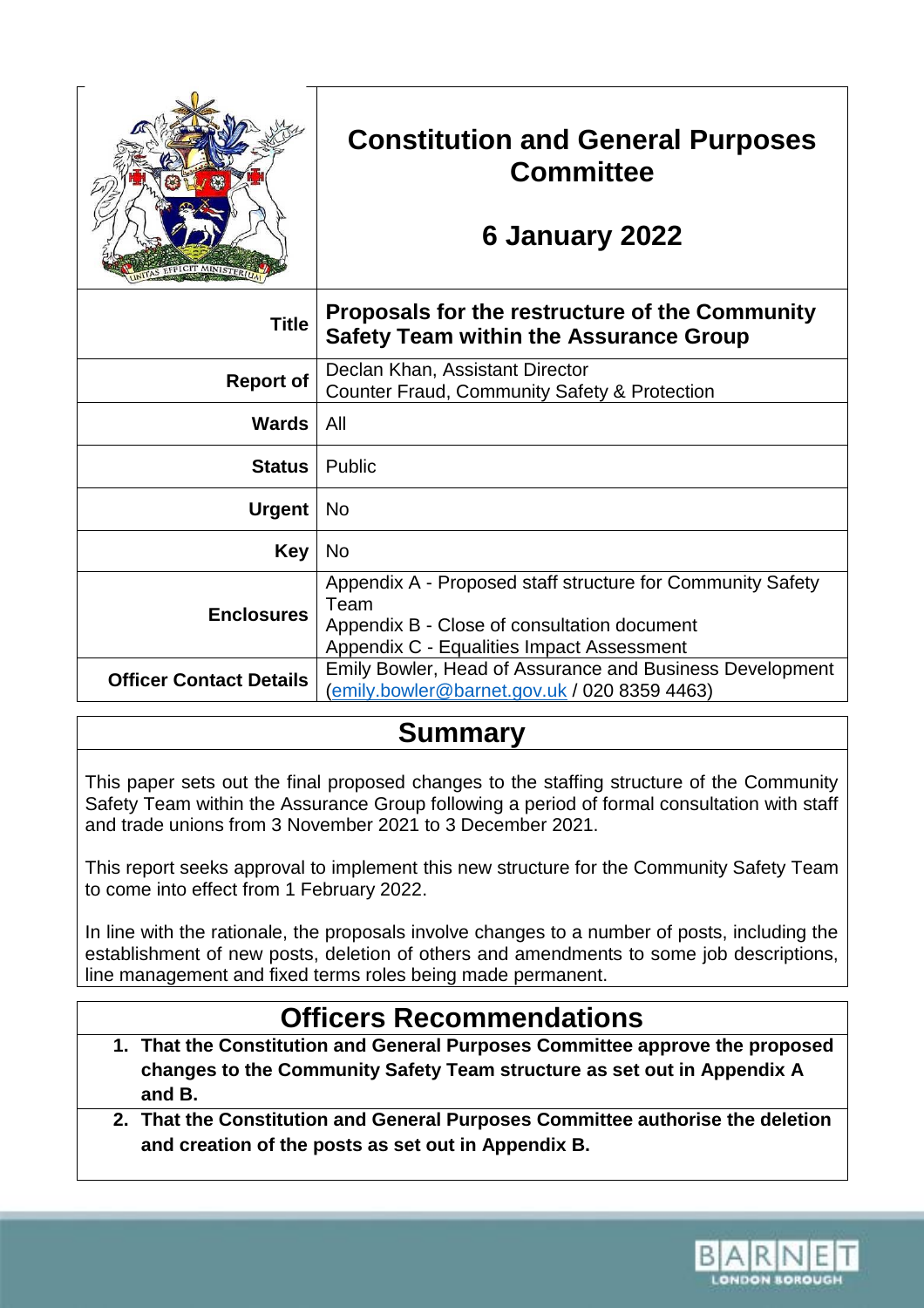### **1. Why this report is needed**

- $1.1$ This report seeks approval to implement a new structure for the Community Safety Team within the Assurance Group. A new structure has been finalised following a consultation period with staff and trade unions from 3 November 2021 to 3 December 2021.
- 1.2 Community Safety Team, within the Assurance Group supports the corporate priority of Clean, Safe and Well Run with a clear vision for 'A place where our streets are clean and anti-social behaviour is dealt with so residents feel safe'.
- The Community Safety Team's objective are to 'tackle all forms of anti-social behaviour, burglaries, hate crimes and other criminal activity including various types of fraud and environmental crime'.
- Within the Community Safety Team, there are currently 28 posts (27.6 FTE) that are filled by 28 individuals (27.6 FTE), including 16 fixed term staff on one-year contracts. There is currently 1 vacant post. The new structure will expand the team to 30 posts - including the creation of a new Head of Service for Community Safety.
- 1.5 As part of the restructure all job descriptions have been amended and re-evaluated with some line management changes in-line with the new proposed structure and some fixed term roles have been made permanent.
- 1.6 Street-based officers within the Community Safety Team will be issued amended contracts that reflect the changes to terms and conditions. These changes include, continuing to work the normal 36-hour week but adopt a working shift pattern as well as receiving renumeration for any weekend or bank holiday work.
- $1.7$ In-line with the council's Managing Organisational Change Policy, formal consultation was launched for a 30-day period on 3 November, running to 3 December, with the new structures proposed to take effect from 1 February 2022.

### **2. Reasons for recommendations**

- $2.1$ The past 6 years have seen a change in the way that our communities interact, and this has had an impact on crime and disorder taking place in and around the borough of Barnet.
- Up until the beginning of 2021 the Community Safety Team consisted of only 6 streetbased officers covering all 21 wards in Barnet. These officers operated on a 9am-5pm basis Monday to Friday.
- 2.3 Crime statistics show a general increase in crimes such as fly tipping, anti-social behaviour, burglary and acts of violence as well as hate crimes. Whilst these have been investigated there has not been any noticeable increase in the identification and capture of perpetrators leading to prosecutions or any other sanctions by council officers. In many cases attempts to further these cases have failed; especially in relation to fly tipping.
- 2.4 In addition, concerns of our residents relate to:
	- visible presence of council community safety officers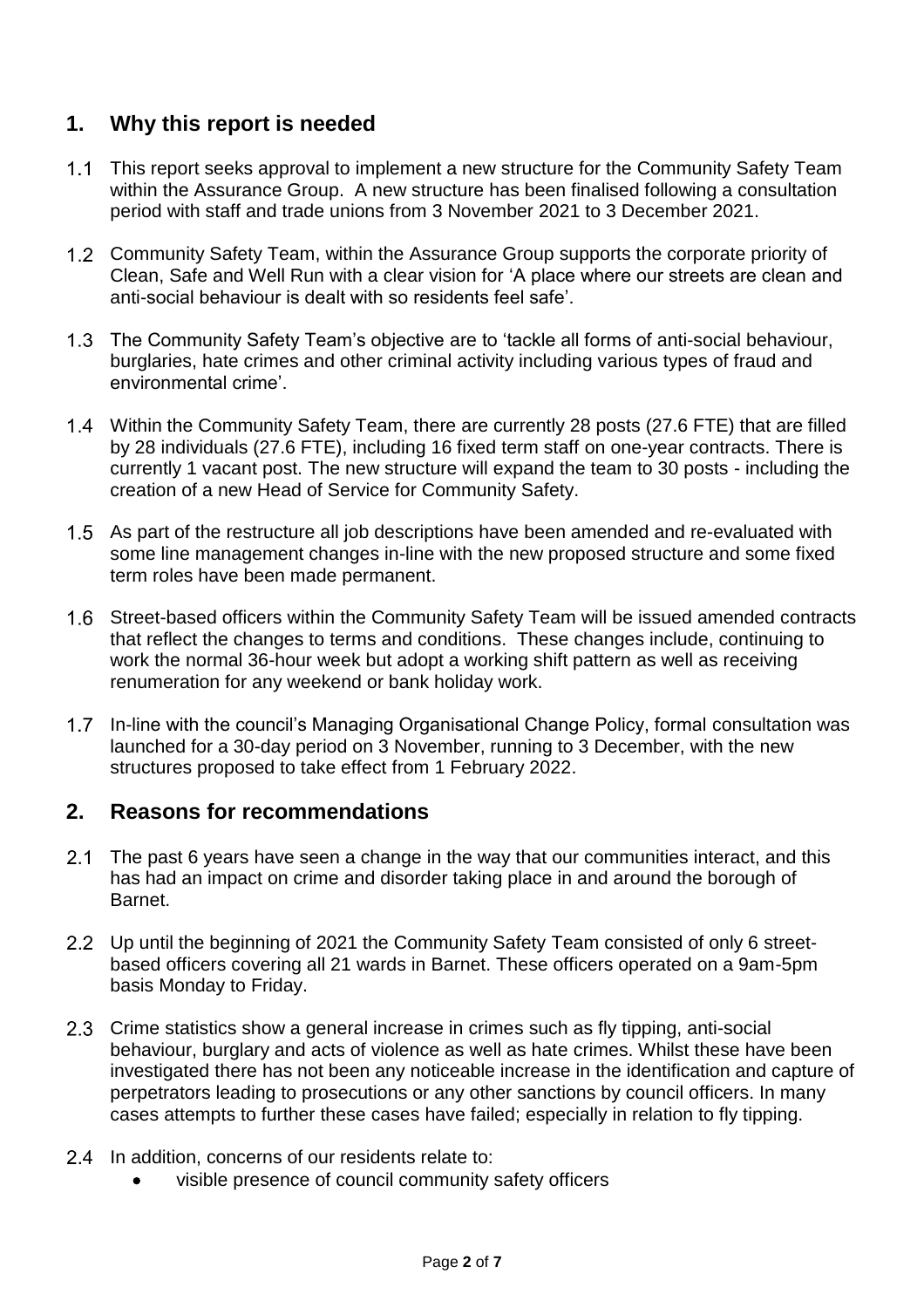- not knowing who to contact, and
- waiting long periods for any meaningful council action to take place if at all. This has resulted in a significant increase in the perception of crime in the borough.
- 2.5 The Barnet Plan priority of 'Clean, Safe and Well Run' describes our vision that Barnet is 'a place where our streets are clean and anti-social behaviour is dealt with so residents feel safe. Providing good quality, customer friendly services in all that we do.' The Community Safety Team's objective will be to 'tackle all forms of anti-social behaviour, burglaries, hate crimes and other criminal activity including various types of fraud and environmental crime'.
- $2.6$ The redesign of the Community Safety Team aims to:
	- Provide a uniformed and highly visible, semi-official patrolling presence in our communities by seeking to reduce environmental crimes including fly tipping, littering and anti-social behaviour as well as combat the fear of general crime by providing reassurance and assistance in order to create a safer, more pleasant living environment within our communities.
	- Adopt a new 7-day shift based working pattern to ensure the streets of Barnet are patrolled by uniformed council officers between the hours of 8am-8pm.
	- Increase resource to create a ward-based approach to deal with community issues
	- Increase the visible officer presence on the street
	- Improve productivity and outcomes by exploring opportunities for different enforcement operational models
	- Enhance joint working/multi-tasking across the range of functions by creating a creating a specialist investigation and enforcement capability for the council.
	- Work with partner organisations to address issues of anti-social behaviour such as frauds, fly-tipping, noise nuisance and illegal parking
	- Obtain and collate intelligence on anti-social behaviour, suspicious conduct and criminal activity in order to instigate remedial counter measures.
	- Be a point of liaison for Police, Law Enforcement Agencies (Enviro Agency, DVLA etc), MOPAC, Home Office as well as Council Departments, Partners and Community Groups to enable an effective coordinated response.
- 2.7 Overall, the feedback to the consultation has been positive and supportive, and the rationale is understood. However, concerns were raised about weekend work remuneration and on call out of hours rotas as well as officer personal protection equipment and uniform. These concerns are addressed in the closure report.
- The detail of the proposed changes, as well as a summary of consultation feedback and responses, can be found in the Consultation Closure Report and the final staffing structure in the appendices.

## **3. Alternative options considered and not recommended**

- $3.1$ The alternative option is to not implement the new structure and keep the current structure.
- This option is not recommended as the current structure does not align with the needs of the council in supporting the corporate priorities of Clean, Safe and Well Run, in that it is unable to have any meaningful impact on creating a place where our streets are clean and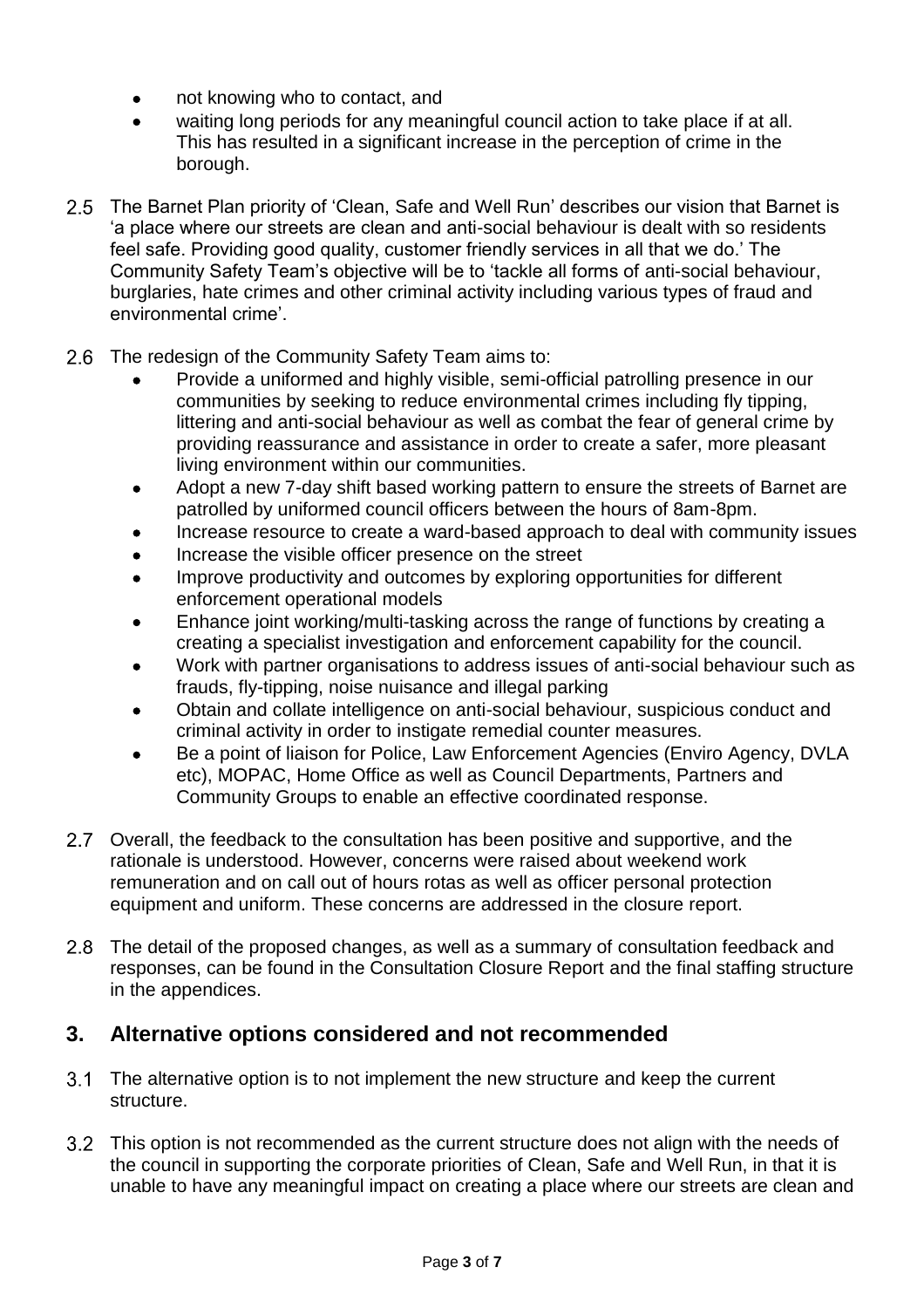antisocial behaviour is dealt with, so residents feel safe as well as providing good quality, customer friendly services in all that we do.

## **4. Post decision implementation**

 $4.1$ Upon approval of the recommendations, the following actions will be taken to implement the new structure:

| <b>Activity</b>                                              | <b>Purpose</b>                                                                                                                                                                                                                                                                                              | <b>Timetable</b> |
|--------------------------------------------------------------|-------------------------------------------------------------------------------------------------------------------------------------------------------------------------------------------------------------------------------------------------------------------------------------------------------------|------------------|
| <b>Constitution and General</b><br><b>Purposes Committee</b> | To obtain committee<br>approval on the proposed<br>structure prior to<br>implementation.                                                                                                                                                                                                                    | 6 January 2022   |
| Recruitment                                                  | Commence recruitment to<br>vacant posts                                                                                                                                                                                                                                                                     | 17 January 2022  |
| Implementation                                               | Restructure of the<br><b>Community Safety service</b><br>in line with these<br>proposals becomes<br>effective - including all<br>staff assimilated into new<br>roles issued, new job<br>descriptions and job titles.<br>Where relevant, staff will<br>be offered new contracts<br>with changes to terms and | 1 February 2022  |

4.2 Street-based officers within the Community Safety Team will be offered amended contracts that reflect the changes to terms and conditions. These changes include, continuing to work the normal 36-hour week but adopt a working shift pattern as well as receiving renumeration for any weekend or bank holiday work.

## **5. Implications of decision**

#### **Corporate Priorities and Performance**

5.1.1The work of the Community Safety Team supports the corporate priority of Clean, Safe and Well Run with a clear vision for 'A place where our streets are clean and anti-social behaviour is dealt with so residents feel safe'.

#### **Resources (Finance & Value for Money, Procurement, Staffing, IT, Property, Sustainability)**

5.2.1The current interim structure for Community Safety Team is already funded in-year and the longer-term proposals are included within the 2022/23 budget planning process.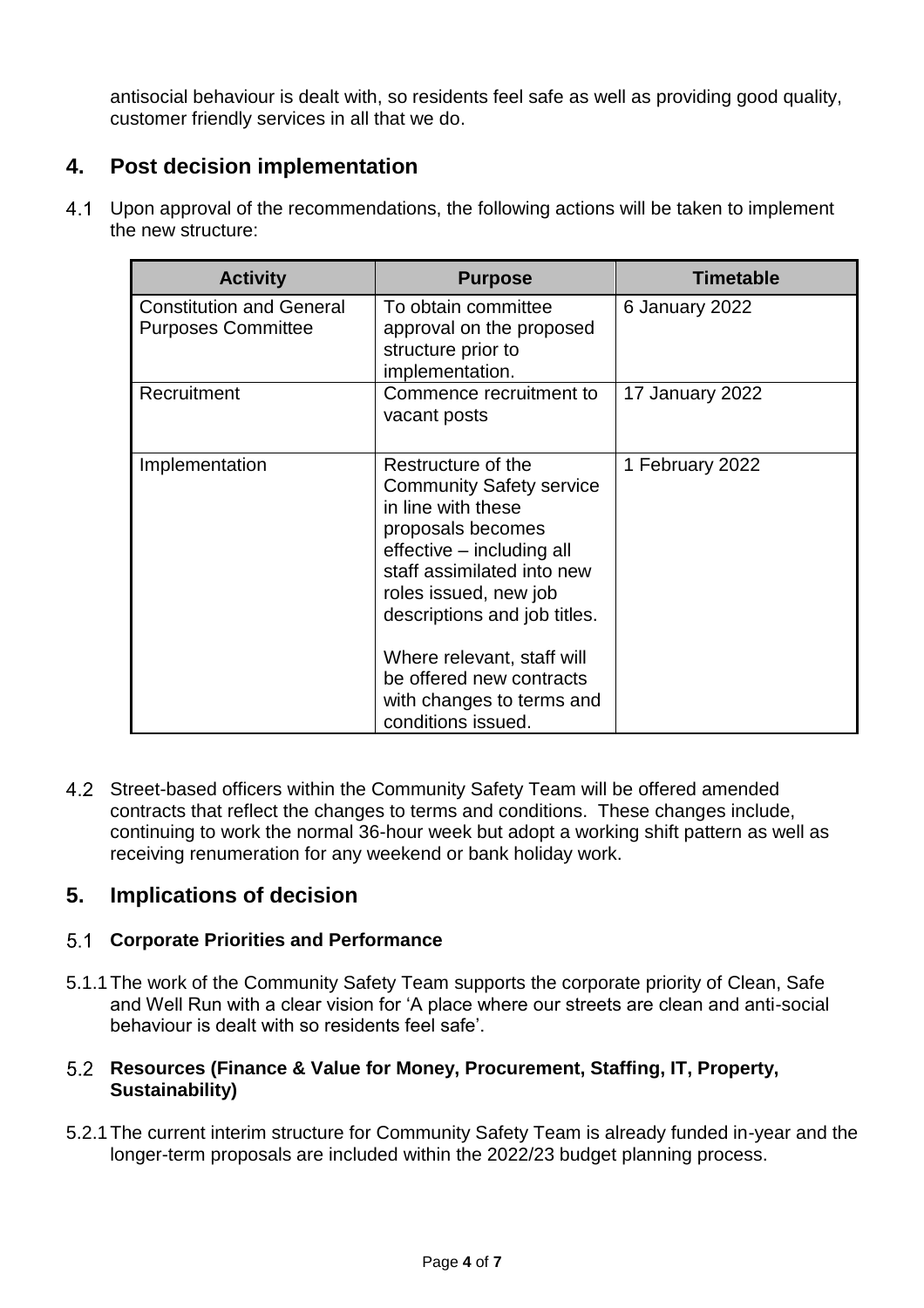- 5.2.2Additional annual funding to deliver the restructure of £0.877m for future years, was approved at Policy and Resource Committee on 9th December 2021.
- 5.2.3The pressure is partly mitigated by an additional annual income target of £0.431m, related to increased Fixed Penalty Notices generated by the Community Safety Team.
- 5.2.4The net pressure of funding the new structure is £0.446m. This will obtain final approval at Full Council in March 2022.

#### **Legal and Constitutional References**

- 5.3.1In accordance with the Council's Constitution, Article 7- the Constitution and General Purposes terms of reference includes responsibility for staffing matters (i.e., salaries and conditions of service) other than those within the remit of the Chief Officer Appointment Panel.
- 5.3.2The Scheme of delegation's state that Executive Directors only have delegated authority to undertake service restructures affecting less than 20 employees. As this restructure affects more than 20 employees within Community Safety, committee approval is required.
- 5.3.3The Council's HR Regulations state that where the following issues arise from an organisational restructure, the restructure will be considered to have major implications and a report must be submitted to Constitution and General Purposes Committee for approval: Terms and conditions of employment are to be introduced (this excludes compliance with statutory requirements) or replaced (this means a new term of significant condition).
- 5.3.4The consultation process with staff is required in line with the Council's obligations under Information and Consultation of Employees (ICE) Regulations.
- 5.3.5The restructure has been carried out in accordance with the Council's Managing Organisational Change policy. Consultation with Trade Unions and collective and individual staff consultation has concluded. The new structure can now be implemented subject to the approval of this Committee in accordance with the Managing Change Policy.

#### **Insight**

5.4.1Not applicable

#### **Social Value**

5.5.1Not applicable in context of this report

#### **Risk Management**

- 5.6.1There are inherent risks with creating a street-based patrol service. These risks are being mitigated by the issuing of High Visibility uniforms and personal protective equipment which includes Stab proof clothing as well as Body Warn video to allow officers to carry out their duties safely.
- 5.6.2These arrangements will be reviewed every 3 months to ensure that changing and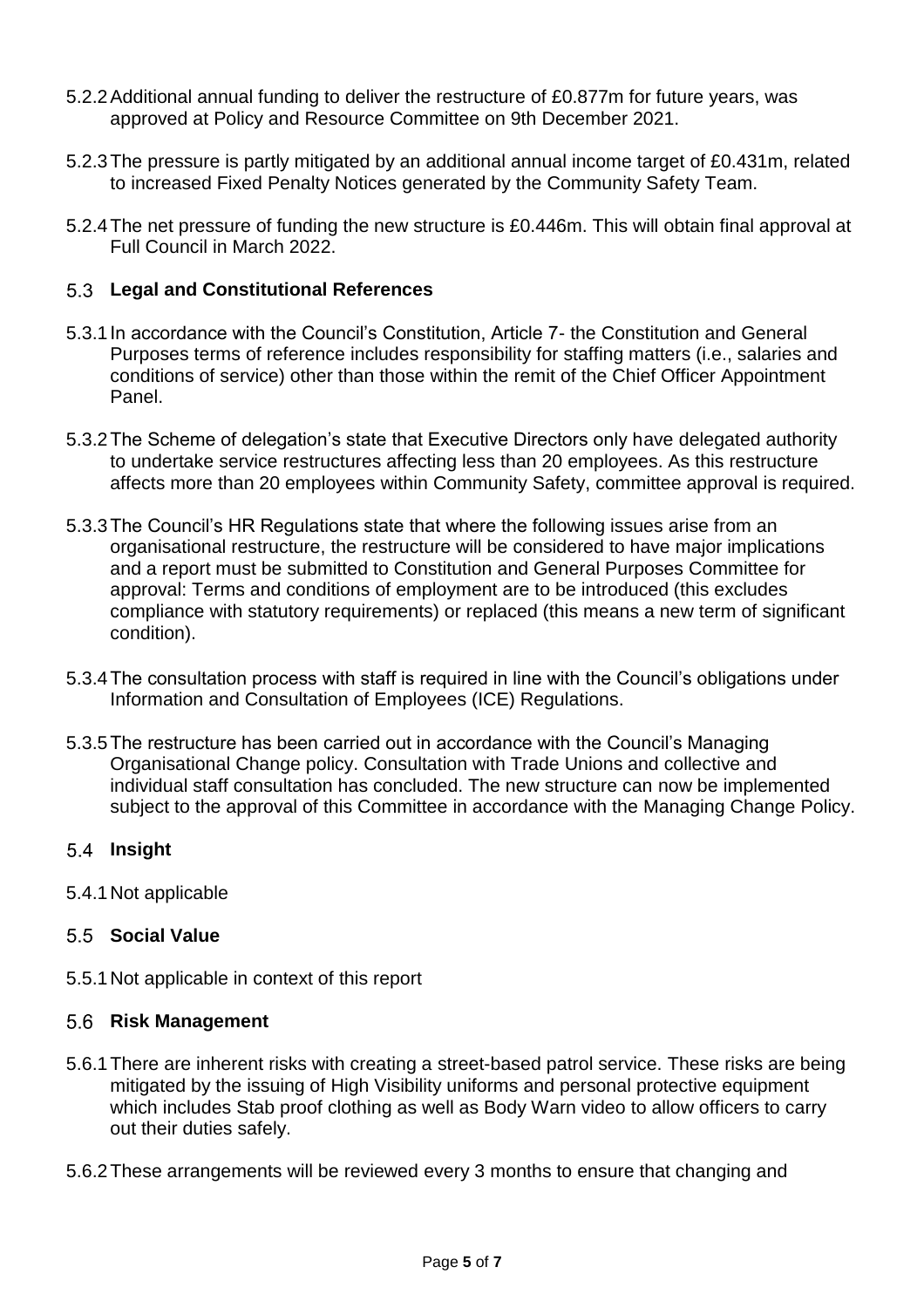emerging risks are considered.

#### **Equalities and Diversity**

- 5.7.1The 2010 Equalities Act outlines the provisions of the Public Sector Equality Duty which requires Public Bodies to have due regard for:
	- Eliminate discrimination, harassment, victimisation and any other conduct that is prohibited by or under this Act
	- Advance equality of opportunity between persons who share a relevant protected characteristic and persons who do not share it
	- Foster good relations between persons who share a relevant protected characteristic and persons who do not share it.
- 5.7.2 The purpose of this duty is to integrate considerations of equality into day-to-day business and keep them under review in decision making, the design of policies and the delivery of service.
- 5.7.3 The proposed changes have been assessed in an Equalities Impact Assessment (Appendix C) to understand the impact on the protected characteristics outlines in the 2010 Equalities Act.

#### **Corporate Parenting**

5.8.1The changes have no direct impact on looked after children or care leavers.

#### **Consultation and Engagement**

- 5.9.1In line with the council's Managing Organisational Change policy, a 30-day formal consultation period was launched on 3 November and lasted until 3 December 2021.
- 5.9.2The table below sets the detailed consultation timetable:

| <b>Date scheduled</b>        | <b>Consultation activity</b>                                                                                                                                                                                                                                                                                                                                                                            |
|------------------------------|---------------------------------------------------------------------------------------------------------------------------------------------------------------------------------------------------------------------------------------------------------------------------------------------------------------------------------------------------------------------------------------------------------|
| w/c 25 October               | Proposals shared with Trade Unions via<br>email                                                                                                                                                                                                                                                                                                                                                         |
| 3 November - 3 December 2021 | Opening of 30-day consultation period<br>Open consultation meeting with all staff in-<br>scope<br>Consultation document circulated to all in-<br>scope staff via email following the opening<br>consultation meeting<br>Following opening of consultation, personal<br>meetings with staff members ran during the<br>consultation process (employee can bring<br>a trade union repetitive if they wish) |
| 3 December 2021              | Formal close of consultation                                                                                                                                                                                                                                                                                                                                                                            |
| 6 - 8 December 2021          | Final review of all feedback and Final<br>Consultation responses prepared                                                                                                                                                                                                                                                                                                                               |
| 9 December 2021              | Meet with Staff and Trade Unions to<br>feedback on the Final Consultation<br>response.                                                                                                                                                                                                                                                                                                                  |